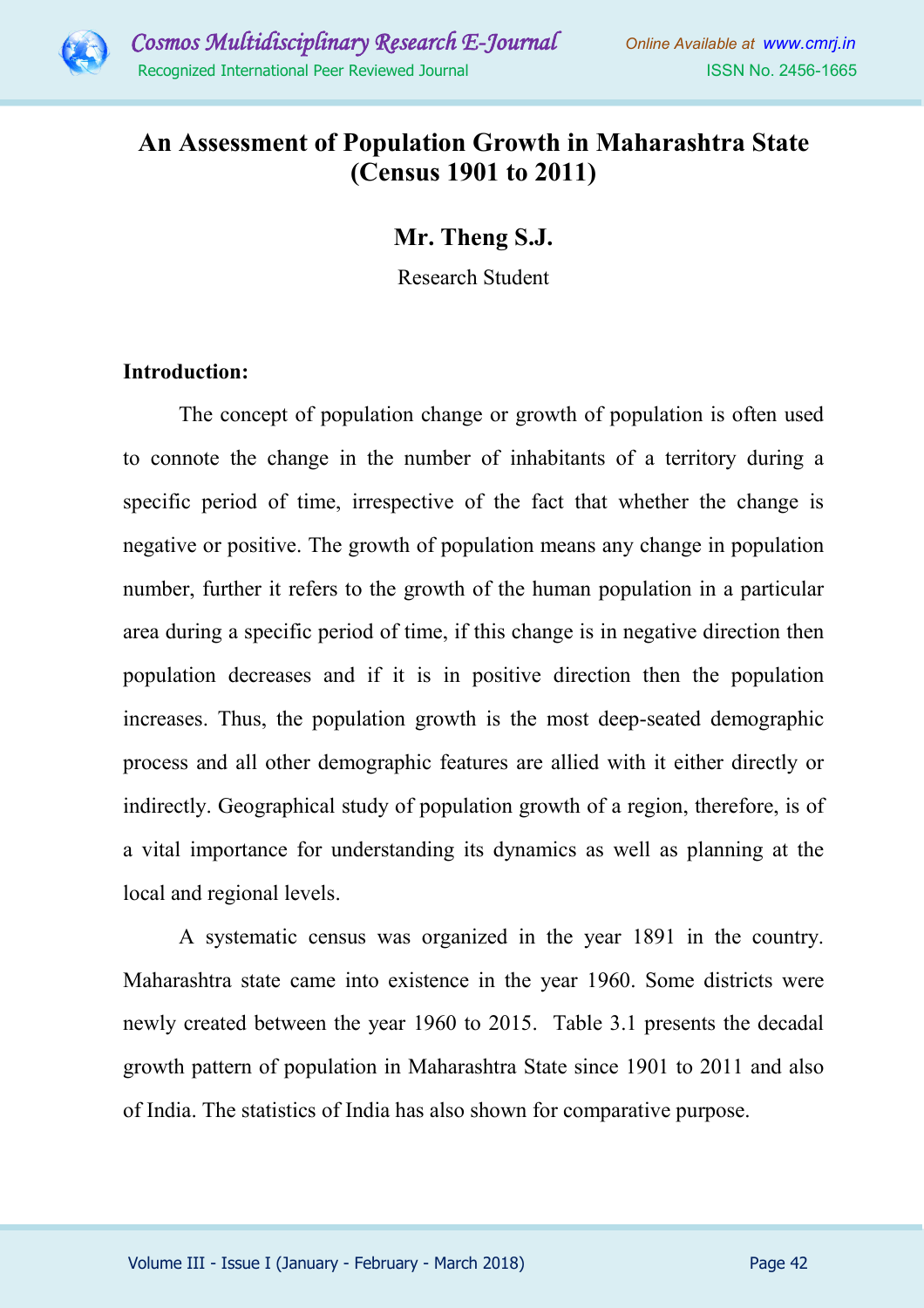

## Table No. 1 **Decadal Growth of Maharashtra State Population Compared (Census 1901 to 2011)**

| Decade | Population |                          | <b>Growth Rate of Population (%)</b> |                          |
|--------|------------|--------------------------|--------------------------------------|--------------------------|
|        | India      | <b>Maharashtra State</b> | India                                | <b>Maharashtra State</b> |
| 1901   | 238396327  | 19391643                 |                                      |                          |
| 1911   | 252093390  | 21474523                 | 5.75                                 | 10.74                    |
| 1921   | 251321213  | 20849666                 | $-0.31$                              | $-2.91$                  |
| 1931   | 278977238  | 23959300                 | 11.00                                | 14.91                    |
| 1941   | 318660580  | 26832758                 | 14.22                                | 11.99                    |
| 1951   | 361088090  | 32002564                 | 13.31                                | 19.27                    |
| 1961   | 439234771  | 39553718                 | 21.64                                | 23.60                    |
| 1971   | 548159652  | 50412235                 | 24.80                                | 27.45                    |
| 1981   | 683329097  | 62693898                 | 24.66                                | 24.36                    |
| 1991   | 846421039  | 78937187                 | 23.87                                | 25.91                    |
| 2001   | 1028737436 | 96878627                 | 21.54                                | 22.73                    |
| 2011   | 1210193422 | 112372972                | 17.64                                | 15.99                    |

Source: Census Handbook 1991, 2001 & 2011.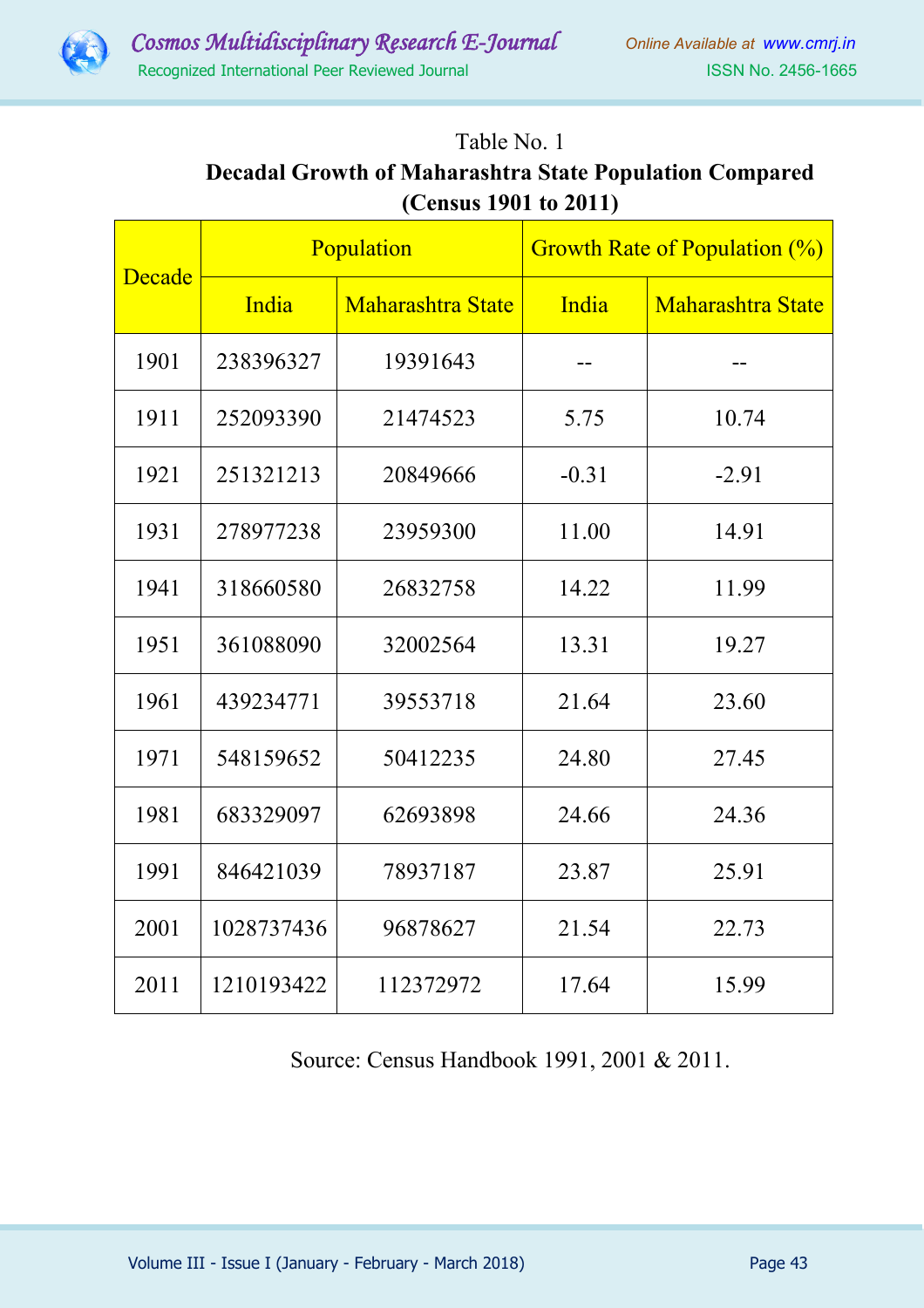

Table 1 shows the increasing trend of population in Maharashtra State as well as Maharashtra state. According to 1901 census, total population of Maharashtra state was 19391143 and it increased upto 112372972 in 2011. It means in last century, the population of the Maharashtra state increased by 5.79 times and the percentage increase is 479.49. In compare to India, census 1901 recorded population of 238396327 which increased upto 1210193422 in the census of 2011. It clearly indicates that, it has been increased by 5.08 times and the percentage increase is 407.64. Comparison of India and Maharashtra state shows that, population growth rate of Maharashtra state is higher than the country.

Highest growth rate of Maharashtra state population was observed from 1971 census, i.e. 27.45% whereas lowest increase was observed from 1911, i.e. 10.74%. Negative growth rate was observed in 1921 and that was -2.91%. Census 1921 has shown negative trend all over the India.

The abandon increase rate in population is observed before and after independence. Categorization of percentage growth reveals that, below 15% growth in Maharashtra state population has been observed from census of 1931 (14.91%), 1941 (11.99%) and 1911 (10.74%) whereas 15% to 25% growth has been observed from the census of 1981 (24.36%), 1961 (23.60%), 2001 (22.73%), 1951 (19.27%), and 2011 (15.99%). Remaining census like 1971 & 1991 has shown above 30% growth rate in population. Regarding percentage growth of population, it shown ups and down from the census 1901 to 2011.

At the conclusion, comparison of both Maharashtra state and India shows that, Maharashtra State has overall less population growth rate than India.